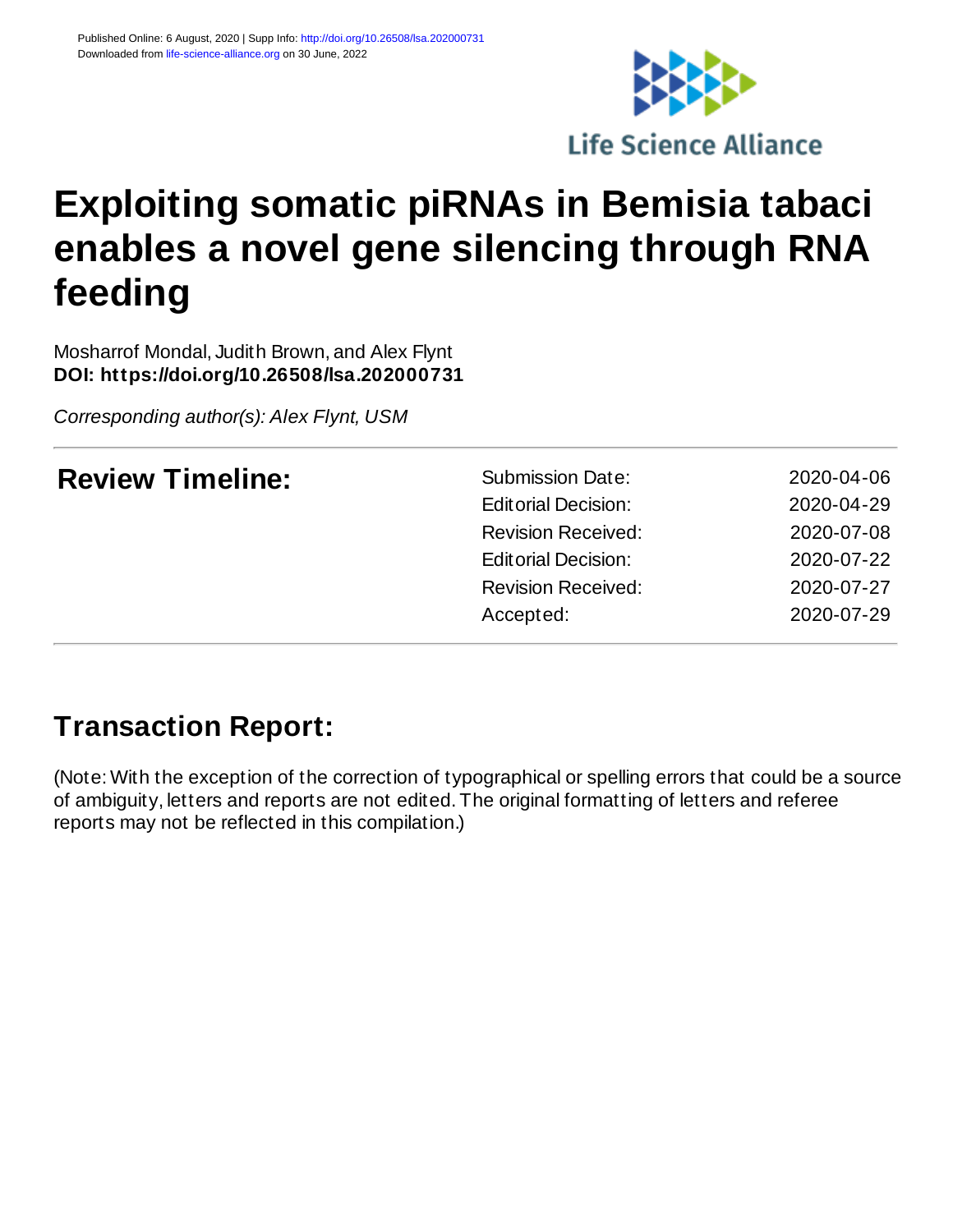April 29, 2020

Re: Life Science Alliance manuscript #LSA-2020-00731-T

Alex Flynt USM 514 JST 100 charles ln dr Hattiesburg 39406

Dear Dr. Flynt,

Thank you for submitting your manuscript entitled "Exploiting somatic piRNAs in the whitefly enables a new mode of gene silencing through RNA feeding" to Life Science Alliance. The manuscript was assessed by expert reviewers, whose comments are appended to this letter.

As you will see, all reviewers appreciate your work. However, they expect some additional support for the conclusions drawn and provide constructive input on how to provide such support. We think the requests are addressable, especially given the guidance the reviewers provide, and we would thus like to invite you to submit a revised version to us. In our view, the revisions should typically be achievable in around 3 months. However, we are aware that many laboratories cannot function fully during the current COVID-19/SARS-CoV-2 pandemic and therefore encourage you to take the time necessary to revise the manuscript to the extent requested above. We will extend our 'scooping protection policy' to the full revision period required. If you do see another paper with related content published elsewhere, nonetheless contact me immediately so that we can discuss the best way to proceed.

To upload the revised version of your manuscript, please log in to your account: https://lsa.msubmit.net/cgi-bin/main.plex

You will be guided to complete the submission of your revised manuscript and to fill in all necessary information. Please get in touch in case you do not know or remember your login name.

We would be happy to discuss the individual revision points further with you should this be helpful.

While you are revising your manuscript, please also attend to the below editorial points to help expedite the publication of your manuscript. Please direct any editorial questions to the journal office.

Please note that papers are generally considered through only one revision cycle, so strong support from the referees on the revised version is needed for acceptance.

When submitting the revision, please include a letter addressing the reviewers' comments point by point.

We hope that the comments below will prove constructive as your work progresses.

Thank you for this interesting contribution to Life Science Alliance. We are looking forward to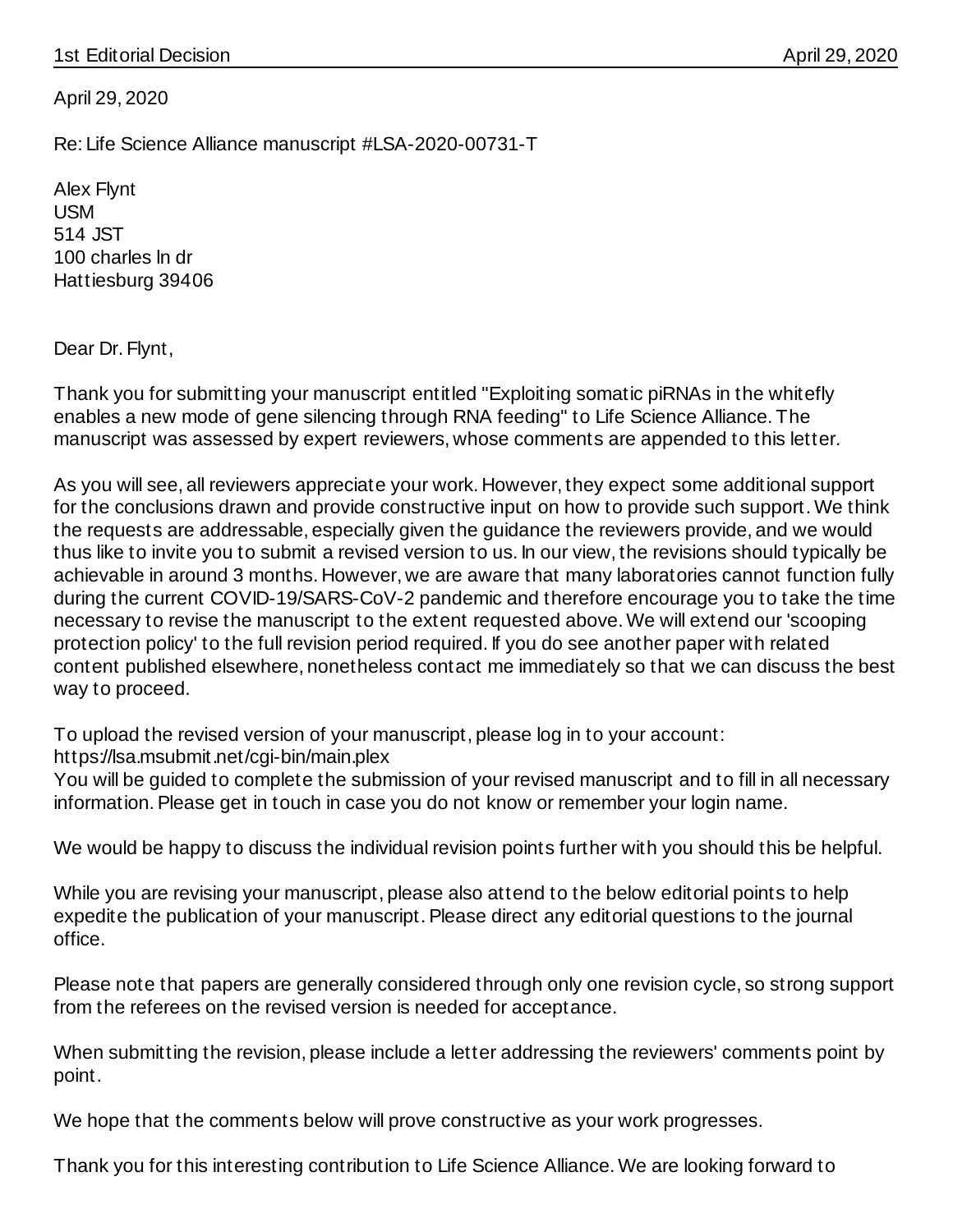receiving your revised manuscript.

Sincerely,

Andrea Leibfried, PhD Executive Editor Life Science Alliance Meyerhofstr. 1 69117 Heidelberg, Germany t +49 6221 8891 502 e a.leibfried@life-science-alliance.org www.life-science-alliance.org

---------------------------------------------------------------------------

### A. THESE ITEMS ARE REQUIRED FOR REVISIONS

-- A letter addressing the reviewers' comments point by point.

-- An editable version of the final text (.DOC or .DOCX) is needed for copyediting (no PDFs).

-- High-resolution figure, supplementary figure and video files uploaded as individual files: See our detailed guidelines for preparing your production-ready images, http://www.life-sciencealliance.org/authors

-- Summary blurb (enter in submission system): A short text summarizing in a single sentence the study (max. 200 characters including spaces). This text is used in conjunction with the titles of papers, hence should be informative and complementary to the title and running title. It should describe the context and significance of the findings for a general readership; it should be written in the present tense and refer to the work in the third person. Author names should not be mentioned.

B. MANUSCRIPT ORGANIZATION AND FORMATTING:

Full guidelines are available on our Instructions for Authors page, http://www.life-sciencealliance.org/authors

We encourage our authors to provide original source data, particularly uncropped/-processed electrophoretic blots and spreadsheets for the main figures of the manuscript. If you would like to add source data, we would welcome one PDF/Excel-file per figure for this information. These files will be linked online as supplementary "Source Data" files.

\*\*\*IMPORTANT: It is Life Science Alliance policy that if requested, original data images must be made available. Failure to provide original images upon request will result in unavoidable delays in publication. Please ensure that you have access to all original microscopy and blot data images before submitting your revision.\*\*\*

---------------------------------------------------------------------------

Reviewer #1 (Comments to the Authors (Required)):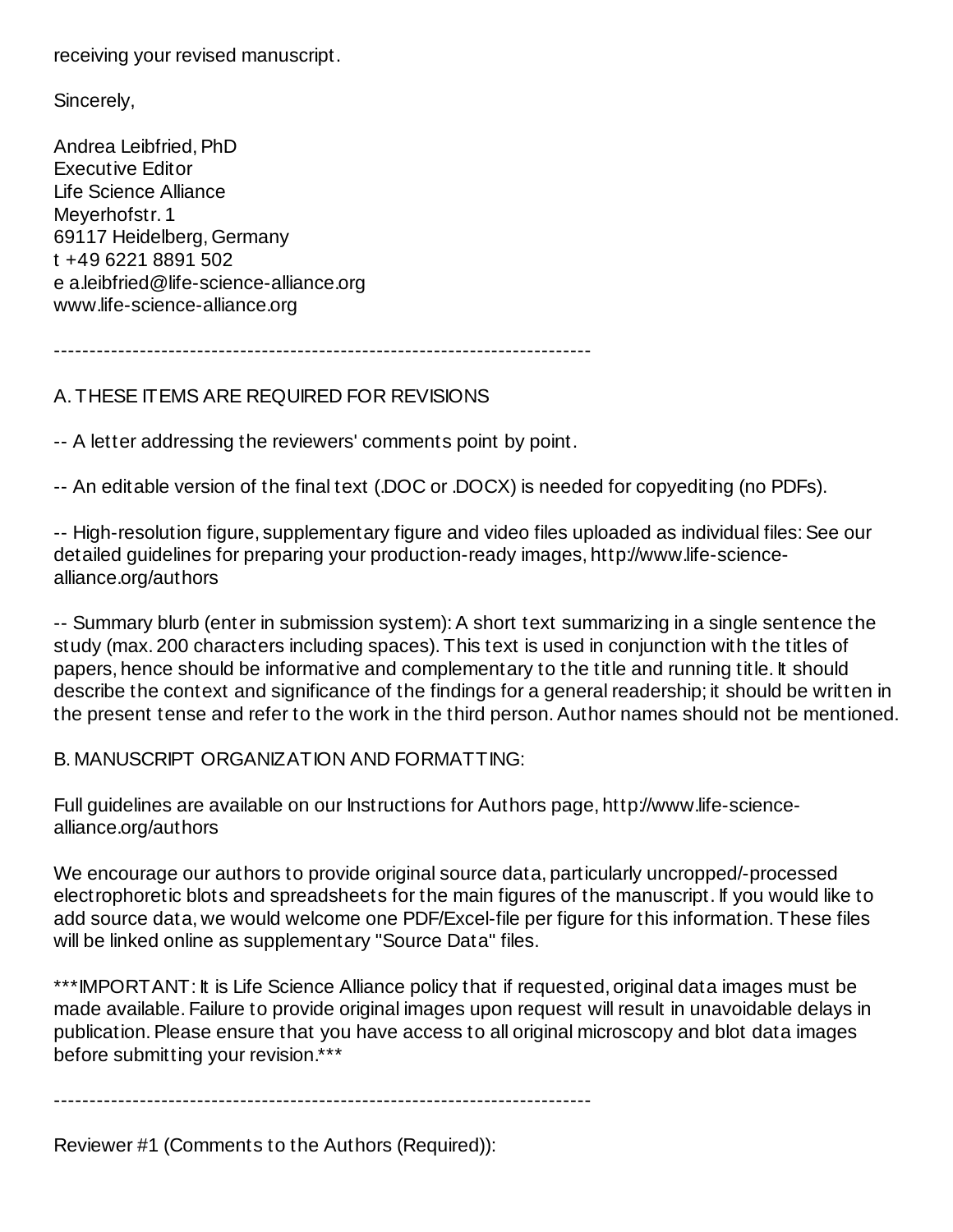The manuscript by Mondal et al describes a very interesting set of experiments that aims to utilize the piRNA pathway of the whitefly to induce gene silencing by RNA feeding. As a start, the authors present data that broadly describe small RNA and argonaute gene expression in different tissues. Indeed, the piRNA pathway appears to be active also somatically in this insect. Then the authors delve deeper into the si and piRNA pathways and present convincing data that clearly describe how si- and piRNA pathways are intertwined in this species. They then move to feeding flies ssRNA or dsRNA and check if this results in general, non-specific effects. This is not the case. dsRNA feeding, as expected, triggered siRNA production, and excitingly ssRNA could induce silencing when fused to sequences that will be recognized by endogenous piRNAs.

Specific issues:

-Most important point to address is whether the piRNA arms are required on both sides of the target sequence? From a mechanistic point of view, at least based on current knowledge, an arm only on the 3' side should suffice, and an arm on the 5' side should be not functional (due to Zucchini directionality). Ideally this should be addressed by experiment. But maybe there is evidence from the small RNA seq following the feeding that the piRNA signal moves into the target region specifically from the 5' side?

-The figure legends are very brief and hard to understand without also consulting the main text. Please make self-explanatory. What sort of data is displayed? What do the displayed numbers mean? Etc.

-Overall, the text is rather long, especially in introduction and discussion. Some passages are almost review-like, I believe these parts can be written more to-the-point.

-how clean are the dissected tissues? Is there an objective way to judge/measure this? For instance using known miRNA expression data from other insects to identify homologs of highly tissue specific miRNAs?

-Figure 3B is quite small. Is there also a dicer signature right and left of the convergent region (with elevated small RNA counts)?

-How exactly were Dicer signatures calculated? Does this result in a value that represents specificity and/or strength? Also relevant for figure 5 E, F: what is on the (lacking) y-axis? -Typo in Figure 2 legend (duplicated 'in').

Reviewer #2 (Comments to the Authors (Required)):

In this manuscript by Mondal et al, the authors showed that feeding of exogenous piRNA triggers could potentially function as a new strategy for RNAi technology for pest control in whitefly. First, the authors identified that PIWI family members, as well as piRNAs, are expressed in somatic cell by in-depth analysis of the RNAi pathways in whitefly. Next, the authors found endo-piRNAs in whitefly generated from known siRNA locus based on the small RNA sequencing datasets and computational analysis. They further revealed that both piRNAs and siRNAs are involved in TE silencing and mRNA regulation. Finally, the authors investigated the processing of ingested dsRNA and ssRNA molecules and showed exogenous designed piRNAs could also trigger gene silencing in whitefly as conventional siRNA tools. The application of piRNAs for pest control is interesting and attractive. Following comments may help in further improvement. Major points:

1. My major concern is that most conclusions excessively relied on bioinformatics analysis and lacked biochemical assays for confirmation. Here, I suggest the authors to furtherly character the features of piRNAs (1U bias in 3 $\mathbb I$  terminal and 2 $\mathbb I$ -O-methylation in 5 $\mathbb I$  terminal) and address the knockdown efficiency of piRNA for target genes (AQP1 and AGLU1) in protein levels.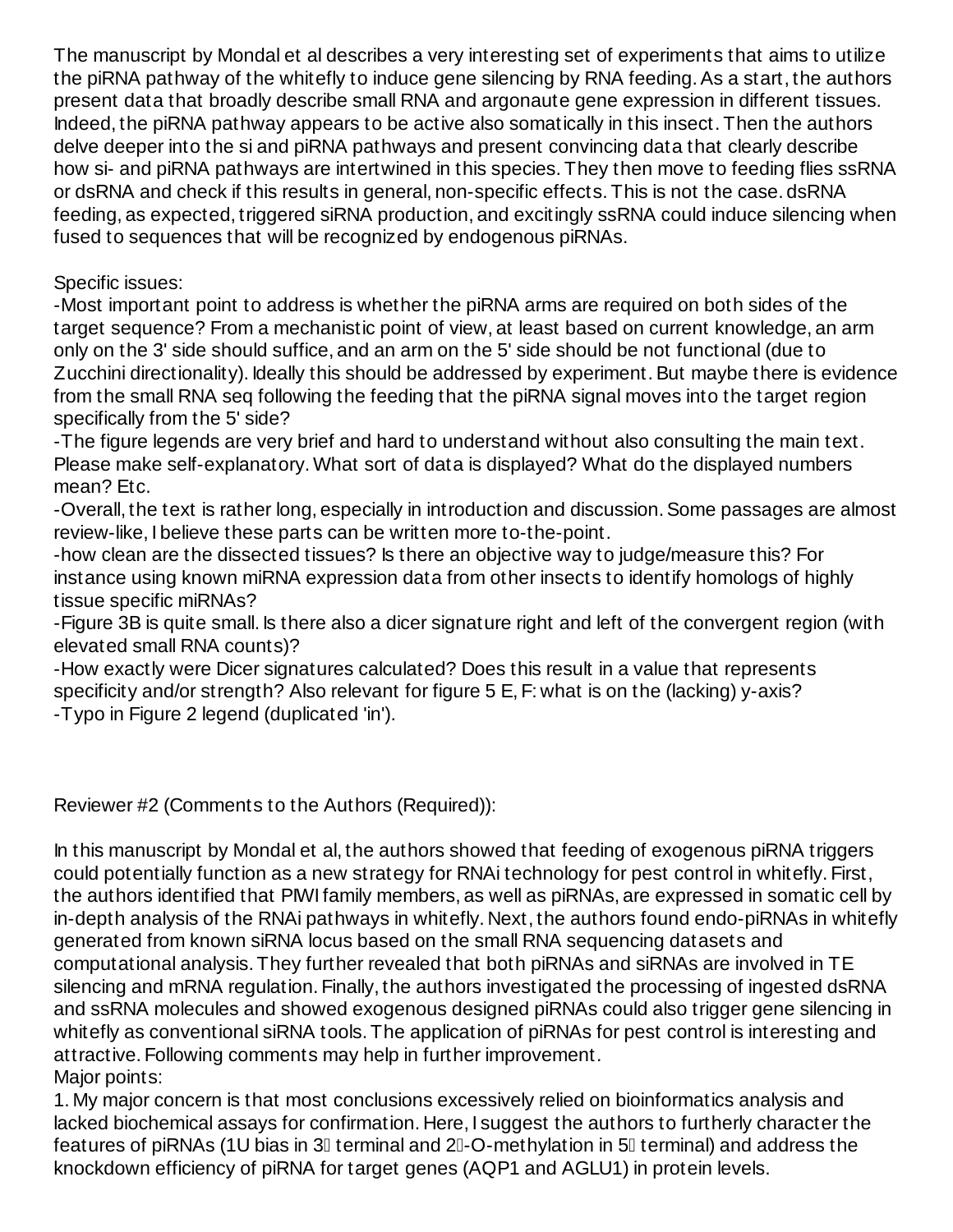2. In Figure 1B, x-axis should be expanded to make the data more clearly and y-axis should be segmented into two parts to better show the difference.

3. In Figure 5, the authors observed the signature of ping-pong piRNAs (10 nt overlap) and siRNAs (2 nt overhang) regardless of whether the ssRNA or dsRNA configuration was used. I'm wondering which is mainly functional in down-regulating targets? I suggest the authors compare the ratio of ping-pong piRNA to siRNA.

Minor points:

Page 6, 1st paragraph, "The other mechanism relies on a Piwi protein trafficking to the nucleus where it cleaves designated transcripts that then become substrates for the RNase Zucchini (Zuc)". Based on my knowledge, Piwi in nucleus functions to silence TE at the epigenetic level but not to cleave target transcripts. Piwi-mediated target cleavage should occur in cytoplasm. Moreover, Zucchini is an outer mitochondrial membrane protein and Zucchini-dependent piRNA processing is triggered by the cytoplasmic processing machinery.

Reviewer #3 (Comments to the Authors (Required)):

In this study, the authors set out to characterize whitefly small RNA pathways to use these for targeted pest-control actions using fed small RNA precursors.

The authors computationally identify multiple Argonaute proteins and try to classify them into functional groups. Furthermore, they set out to identify miRNA, siRNA and piRNA loci genome-wide. The focused analysis of si and piRNA loci reveals that a large fraction overlaps and that probably the piRNA pathway is also active widespread in somatic cells. In the end, the authors set out to explore the potential use of the somatic piRNA pathway for gene knock-downs as an alternative/addition to the siRNA pathway by feeding RNA precursors. This last part is the most exciting part of the manuscript but unfortunately also the least convincing part of the manuscript. In the study, the authors try to test the effect of feeding either precursors for the siRNA or piRNA pathway and measure the effects on the target mRNAs. Whereas both precursors show the expected effect to varying extent the data presented falls short in providing evidence that the effect when feeding piRNA precursors is indeed mediated via this pathway. The presented experiments cannot rule out that the observed effect is solely triggered by the siRNA pathways. Additional control-experiments would be required to support the claim of the authors that indeed the piRNA pathway contributes to the gene silencing effect when feeding exogenous precursor RNAs.

Comments:

• The explanation of piRNA biogenesis modes in Drosophila melanogaster in the introduction is not correct. While it is true that ping-pong is a system of piRNA amplification induced by slicing, there is no evidence that the slicing activity of the protein Piwi is required. It is merely the proteins Aub and AGO3 that are forming the ping-pong pair. These two have the ability of slicing target RNAs depending on complementarity with the loaded piRNA. This generates the 5' end of a new piRNA that will be loaded into one of the PIWI proteins. The 3' end of the new piRNA can be formed by multiple pathways. If the 3' end is generated by the endonuclease Zucchini, this generates a new 5' end in addition that gets predominantly loaded into the protein Piwi with another Zucchini cleavage event generating the 3' of this piRNA and yet again a 5' end. This process can continue for a certain stretch of sequence generating the so called phased piRNAs. This is the pathway in the Drosophila germline. In the somatic follicle cells only phased piRNAs are observable that are generated by a similar phasing process. In this case the initiating event is unknown due to the absence of slicing Argonaute proteins. There is no evidence for target cleavage and therefore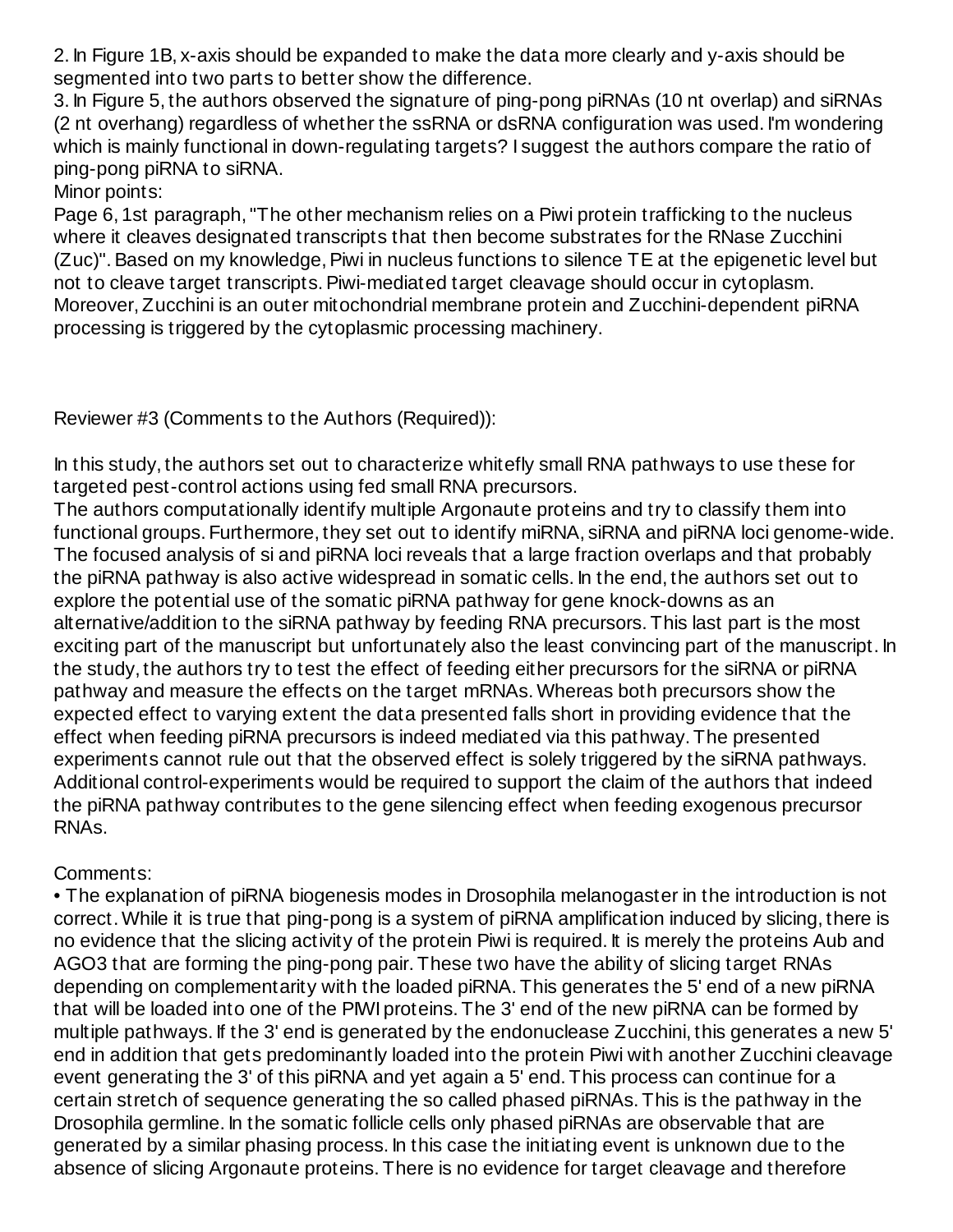precursor definition by the protein Piwi in the cytoplasm or the nucleus.

• Along similar lines, the presence of Zuc and Armitage alone cannot predict the presence of a phasing piRNA pathway. For example, the silkworm Bombyx mori only shows ping-pong activity and no phased piRNA production, yet Zucchini and Armitage are not only present but also required for faithful piRNA production. To solidify the results on ping-pong and phased piRNA production pathways additional analyses would be ideal. For example:

o Do piRNAs (or all small RNAs) in whitefly show a 1 U pattern?

o If yes, the pattern of 1U to 10A could serve as a refinement of the ping-pong analysis In the literature it is typically required that ping-pong piRNAs not only overlap by 10 nt but also that they show the expected nucleotide pattern.

o For the identification of phased piRNAs an analysis studying the coupling of piRNA 3' and 5' ends can be performed.

• The classification of Argonaute proteins and initial sRNA characterization seems solid and provides a good first insight into the small RNA biology to be expected in this organism.

• The identification and classification of si and piRNA loci is interesting. One point that is lacking in my opinion is the incorporation of ping-pong sources. At this stage of the manuscript only singlestranded phased piRNA producing source loci are reported. In contrast later on when endogenous fed precursor generated small RNAs are analyzed only ping-pong piRNAs are considered. It would be good to consider both classes of piRNAs in both stages of the manuscript.

• The analysis of fed dsRNAs form a different species does support all the claims the authors raise and serve as a good and controlled entry into the last section of the manuscript. It would be interesting to provide some analyses from this section also for the final experiments. In this section partly degradation of the fed dsRNA precursor was observed. Was such a degradation also observed in the later experiments using ss or dsRNA containing the piRNA inducing sequences? Typically, ssRNA is considered to be more unstable than dsRNA, was something like this observable in the data?

• While a very interesting approach that could extend the use of small RNA pathways for pestcontrol, the analysis of the experimental gene knockdown with fed RNAs has some shortcomings (see below). At the moment it is very difficult to support all of the claims the author's raised with the presented data. The QPCR data suggests that ssRNAs as precursors for piRNA biogenesis are nearly as potent as fed dsRNA and the authors attribute this effect to the piRNA pathway. But when the authors analyze the produced small RNAs in detail it gets very unclear which class of small RNA elicits these effects.

o From the methods it is unclear which strand was generated for the ssRNA feeding. As a geneknockdown response was mounted it must have been the sequence complementary to the mRNA o This could also explain the generation of siRNAs from the single stranded precursor (as also briefly mentioned in the discussion). The precursor could hybridize with the mRNA present in the cells generating a dsRNA that can be used by siRNA machinery. This presence of siRNAs in all experiments makes it quite difficult to evaluate the role of the piRNA pathway in the silencing response.

o In Fig. 5 E/F/H/I it seems that comparable levels of siRNAs and piRNAs have been observed in both the ssRNA and dsRNA experiments. To evaluate produced small RNAs better it would be helpful to show

Size-profiles would be very helpful in the evaluation of the small RNA results.

All small RNAs and not only small RNAs with dicer or ping-pong signature

 Are Y-axises in these graphs the same? From the plots in G and J it seems that the dual-stranded precursor generates more small RNAs, yet the graps in E/F/H/I do not show this difference o To fully understand the small RNAs responsible for the observed gene knock-down effect additional controls would be required:

Clean dsRNA containing the piRNA trigger sequences (the T7 dual-sided transcription probably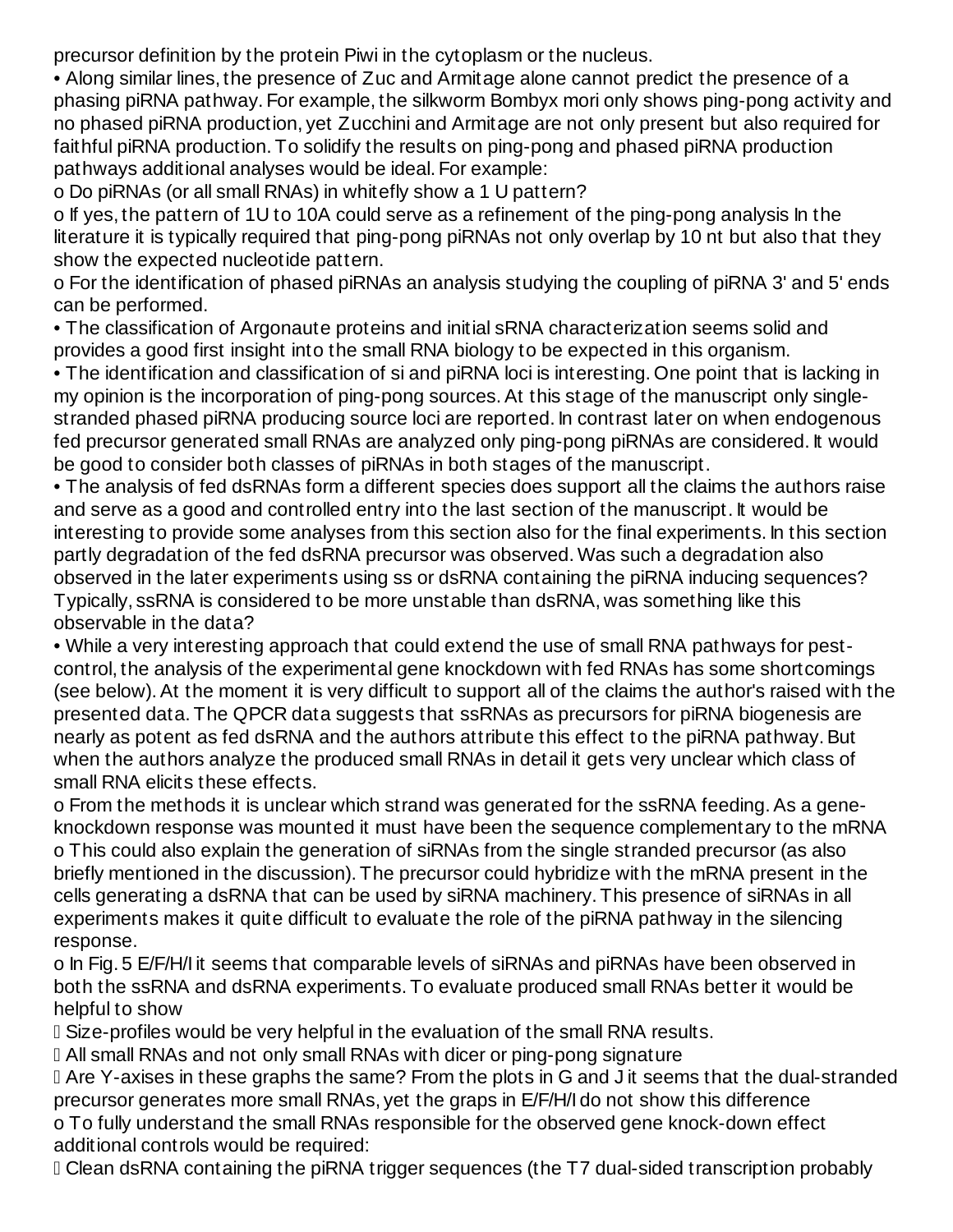does not produce clean dsRNA. Is it possible that this is the reason why you observe piRNA production from these dsRNA precursors?)

 ssRNA with mRNA target sequence in sense orientation towards the mRNA (no siRNA production should occur by simple hybridization)

ssRNA without any piRNA arms. In this case no piRNAs should be produced

- do you still get siRNAs?
- Are you still able to observe a gene knock-down effect?

Did you consider using a locus producing phased piRNAs for your piRNA constructs?

Overall, I find the study and the practical use of piRNAs for pest controls very interesting, but the manuscript would require additional analyses and controls to support the presented claims.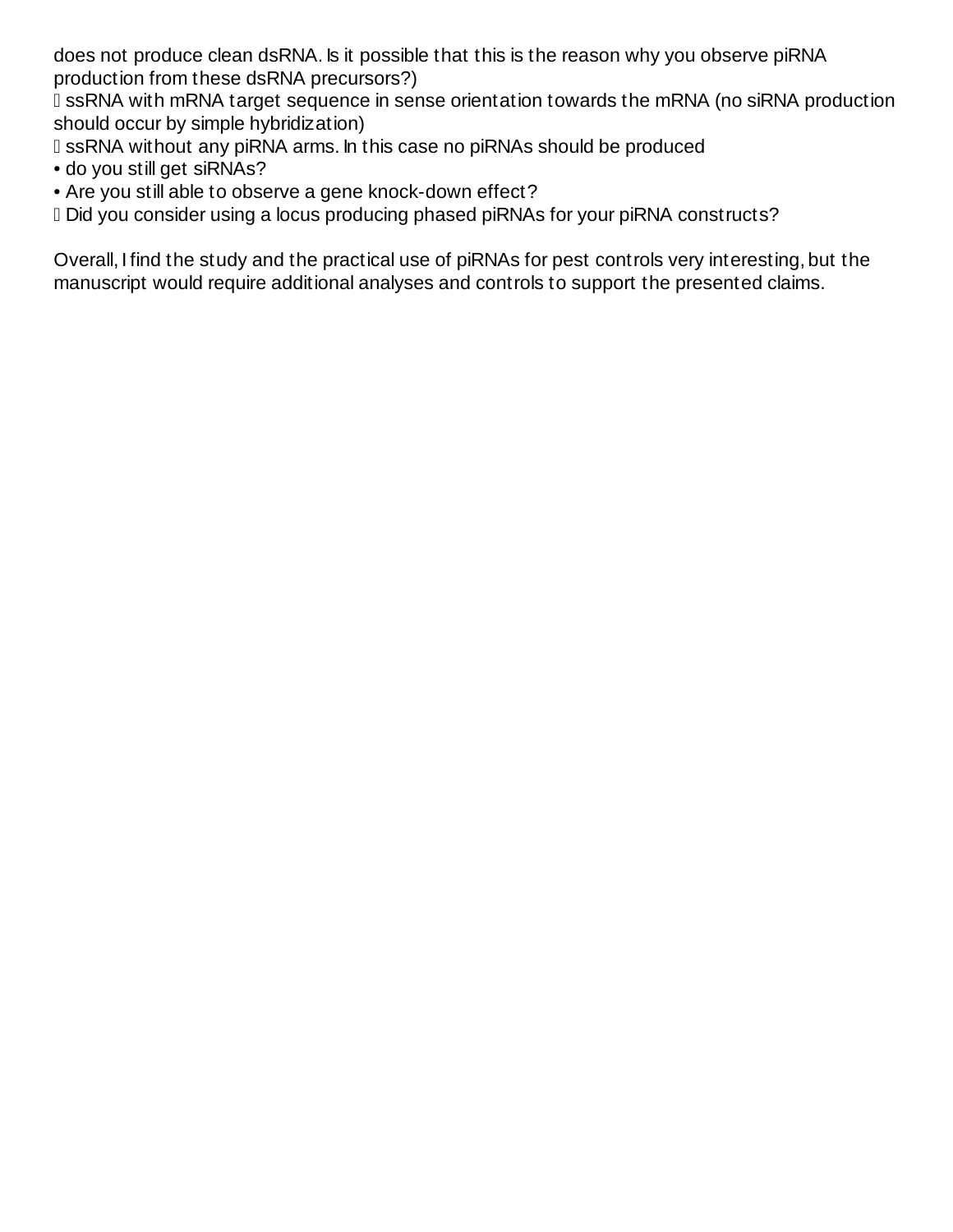Reviewer #1 (Comments to the Authors (Required)):

The manuscript by Mondal et al describes a very interesting set of experiments that aims to utilize the piRNA pathway of the whitefly to induce gene silencing by RNA feeding. As a start, the authors present data that broadly describe small RNA and argonaute gene expression in different tissues. Indeed, the piRNA pathway appears to be active also somatically in this insect. Then the authors delve deeper into the si and piRNA pathways and present convincing data that clearly describe how si- and piRNA pathways are intertwined in this species. They then move to feeding flies ssRNA or dsRNA and check if this results in general, non-specific effects. This is not the case. dsRNA feeding, as expected, triggered siRNA production, and excitingly ssRNA could induce silencing when fused to sequences that will be recognized by endogenous piRNAs.

#### Specific issues:

-Most important point to address is whether the piRNA arms are required on both sides of the target sequence? From a mechanistic point of view, at least based on current knowledge, an arm only on the 3' side should suffice, and an arm on the 5' side should be not functional (due to Zucchini directionality). Ideally this should be addressed by experiment. But maybe there is evidence from the small RNA seq following the feeding that the piRNA signal moves into the target region specifically from the 5' side?

Thank you for the comment. We have extensively reanalyzed our data to provide greater insight into the patterns of piRNA biogenesis associated with the fed RNAs. In particular by contrasting the differences between the manner in which the two triggers were cloned we were able to produce salient insights that address the concern raised by this comment. The two triggers we fed animals were clone either with the sense strand of the piRNA locus (AQP1) or the antisensestrand (AGLU1). The major difference we find is that the sense version is recognized by the endogenous pathways as a designated phasing strand. Simultaneously, when only a single strand is provided this can become phased as well. Importantly, we see that phased piRNA production can be produced from internal parts of endogenous locus, suggesting that activation of phasing biogenesis is more permissive in whitefly. This finding is a major highlight of the study, and will be key to the successful design of the piRNA cassette.

-The figure legends are very brief and hard to understand without also consulting the main text. Please make self-explanatory. What sort of data is displayed? What do the displayed numbers mean? Etc.

#### We have revised the figure legends.

-Overall, the text is rather long, especially in introduction and discussion. Some passages are almost review-like, I believe these parts can be written more to-the-point.

#### We have revised the main text of the manuscript and made the suggested changes.

-how clean are the dissected tissues? Is there an objective way to judge/measure this? For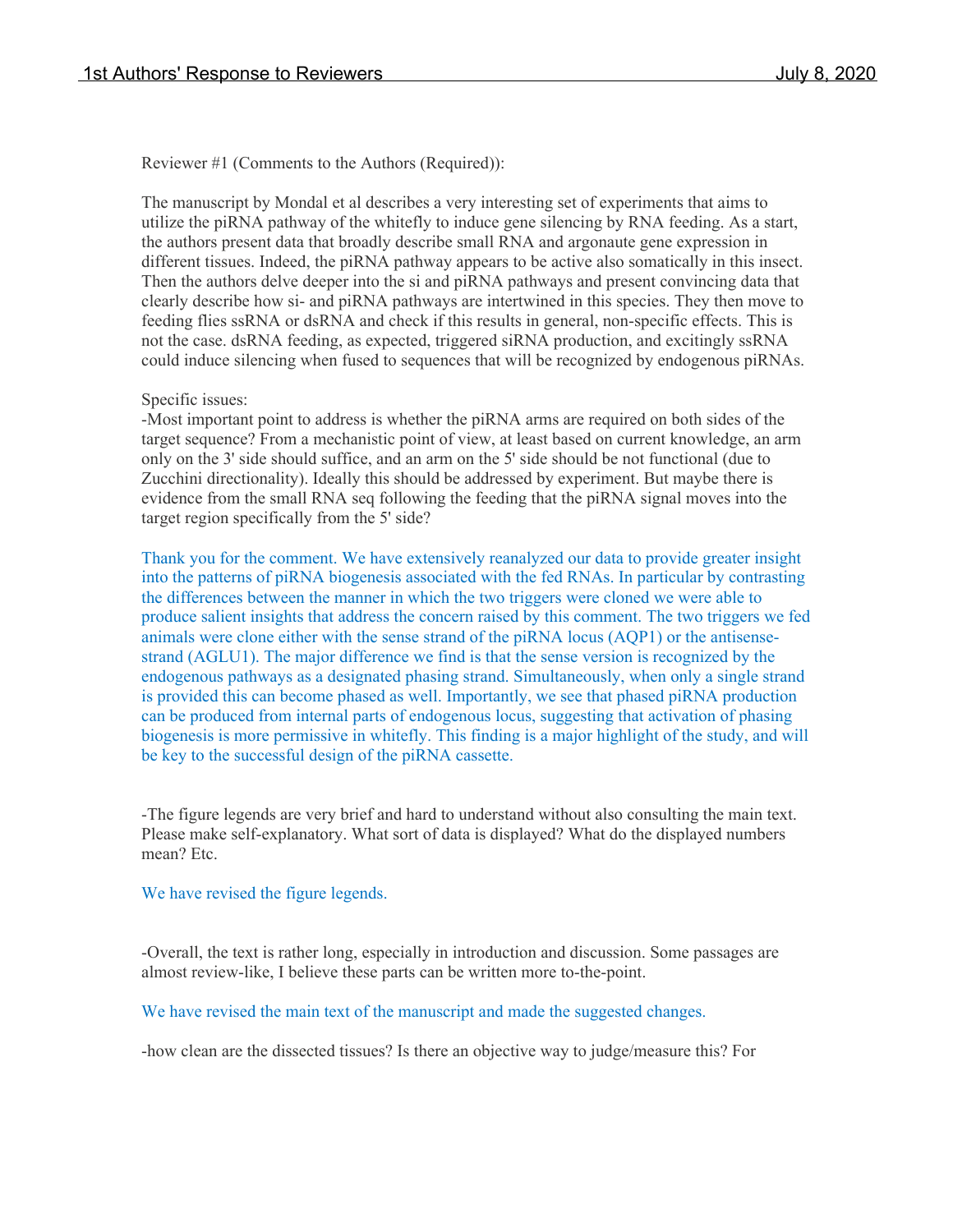instance, using known miRNA expression data from other insects to identify homologs of highly tissue specific miRNAs?

Dissected whitefly tissue/organs were extirpated using sterile technique and nuclease-free PURE water or autoclaved buffer. The insects were dissected following a published protocol from Brown lab. We have added the reference in the main text, that provides the verification of library *Joseph M. Cicero, Judith K. Brown, Anatomy of Accessory Salivary Glands of the Whitefly* Bemisia tabaci *(Hemiptera: Aleyrodidae) and Correlations to Begomovirus Transmission,* Annals of the Entomological Society of America*, Volume 104, Issue 2, 1 March 2011, Pages 280–286, https://doi.org/10.1603/AN10171* 

-Figure 3B is quite small. Is there also a dicer signature right and left of the convergent region (with elevated small RNA counts)?

We have combined figure 3B and 3C in this new version of the manuscript. The new figure 3B top panel: Dicer signature containing reads can be seen on both sides of the convergent region. However, the density of the reads is low compared to the convergent region. However, it is not unexpected to find putative siRNAs as we show co-occurrence of siRNAs and piRNAs is widespread in whiteflies

-How exactly were Dicer signatures calculated? Does this result in a value that represents specificity and/or strength? Also relevant for figure 5 E, F: what is on the (lacking) y-axis?

The details of the Dicer and ping-pong signature identification/calculation can be found in this paper:

*Antoniewski C. Computing siRNA and piRNA overlap signatures. Methods Mol Biol. 2014;1173:135‐146. doi:10.1007/978-1-4939-0931-5\_12* 

Using these tools reads with designated overlaps can be isolated from alignments. For siRNAs we determine reads that overlap by 2 less than their length. This simulates Dicer cleavage patterns. In the revision we provide a new type of analysis in Fig 2C that shows in greater detail how small RNA pairs can be matched to reveal duplexes produced by Dicer.

Figure 5 in the initial submission is no longer part of the manuscript. There are now two figures (5&6) that a more rational approach to understanding the small RNA varieties produced by the piRNA-based RNAi triggers.

-Typo in Figure 2 legend (duplicated 'in').

Fixed

Reviewer #2 (Comments to the Authors (Required)):

In this manuscript by Mondal et al, the authors showed that feeding of exogenous piRNA triggers could potentially function as a new strategy for RNAi technology for pest control in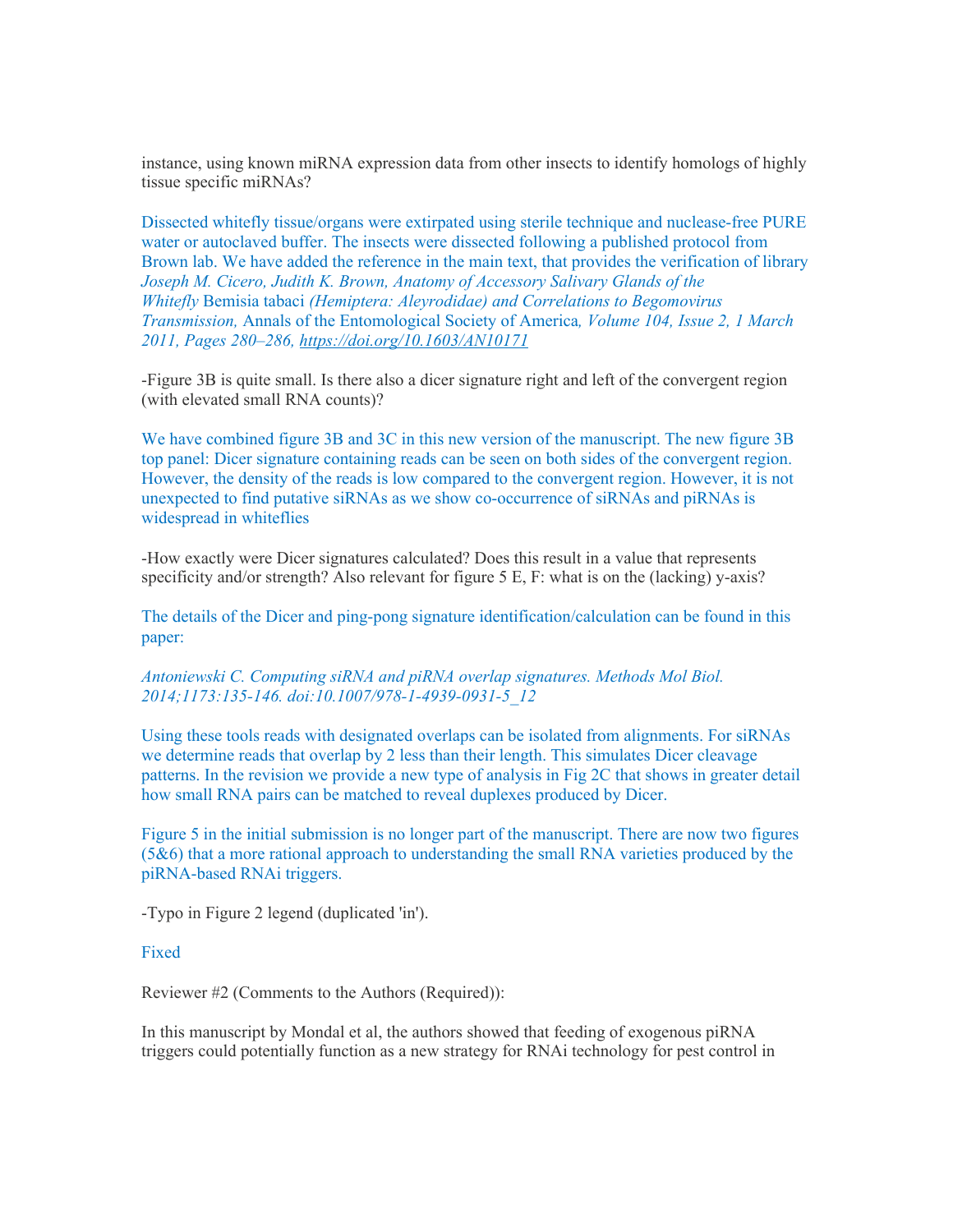whitefly. First, the authors identified that PIWI family members, as well as piRNAs, are expressed in somatic cell by in-depth analysis of the RNAi pathways in whitefly. Next, the authors found endo-piRNAs in whitefly generated from known siRNA locus based on the small RNA sequencing datasets and computational analysis. They further revealed that both piRNAs and siRNAs are involved in TE silencing and mRNA regulation. Finally, the authors investigated the processing of ingested dsRNA and ssRNA molecules and showed exogenous designed piRNAs could also trigger gene silencing in whitefly as conventional siRNA tools. The application of piRNAs for pest control is interesting and attractive. Following comments may help in further improvement.

#### Major points:

1. My major concern is that most conclusions excessively relied on bioinformatics analysis and lacked biochemical assays for confirmation. Here, I suggest the authors to furtherly character the features of piRNAs (1U bias in 3' terminal and 2'-O-methylation in 5' terminal) and address the knockdown efficiency of piRNA for target genes (AQP1 and AGLU1) in protein levels.

We appreciate the reviewer's concern and have made extensive use of 1U read identities for characterizing small RNAs. 2'-O-methyl analysis would not allow us to distinguish siRNAs from piRNAs, while comparing read length does, thus 2'-O-methyl analysis was not included. To address this concern as part of the revision we have revised the entire bioinformatic analysis and added deep characterization of small RNA sequencing. All the main figures have been improved with results from the new analysis. We hope this sufficiently addresses reviewer's point, that further characterization of piRNAs is needed. Moreover, we hope that the reviewer will also see the value in extensive analysis of standard small RNA seq datasets to characterize RNAi pathways in a non-model organism. When investigating biology in such a setting tools and protocols are absent. The approaches we used would apply to any species, suggesting this article could serve as a rubric for such a study. Along these lines, reagents like antibodies are unavailable for the whitefly, making protein quantification challenging. RNA quantification to assess gene silencing is a standard approach for agricultural pest research.

2. In Figure 1B, x-axis should be expanded to make the data more clearly and y-axis should be segmented into two parts to better show the difference.

#### The figure is revised, and necessary changes have been made

3. In Figure 5, the authors observed the signature of ping-pong piRNAs (10 nt overlap) and siRNAs (2 nt overhang) regardless of whether the ssRNA or dsRNA configuration was used. I'm wondering which is mainly functional in down-regulating targets? I suggest the authors compare the ratio of ping-pong piRNA to siRNA.

As part of the *in toto* revision of computational approaches we have identified piRNA and siRNA characteristics which were used to identify differences in ssRNA and dsRNA triggers. We hope the reviewer will be satisfied by our finding that ssRNA triggers produce mainly piRNAs and while dsRNA version produce a mix of siRNAs and piRNAs. From this we were able to conclude that gene silencing occurred through piRNAs. We took this one step further by characterizing the contribution of ping-pong and phasing piRNA sub-types.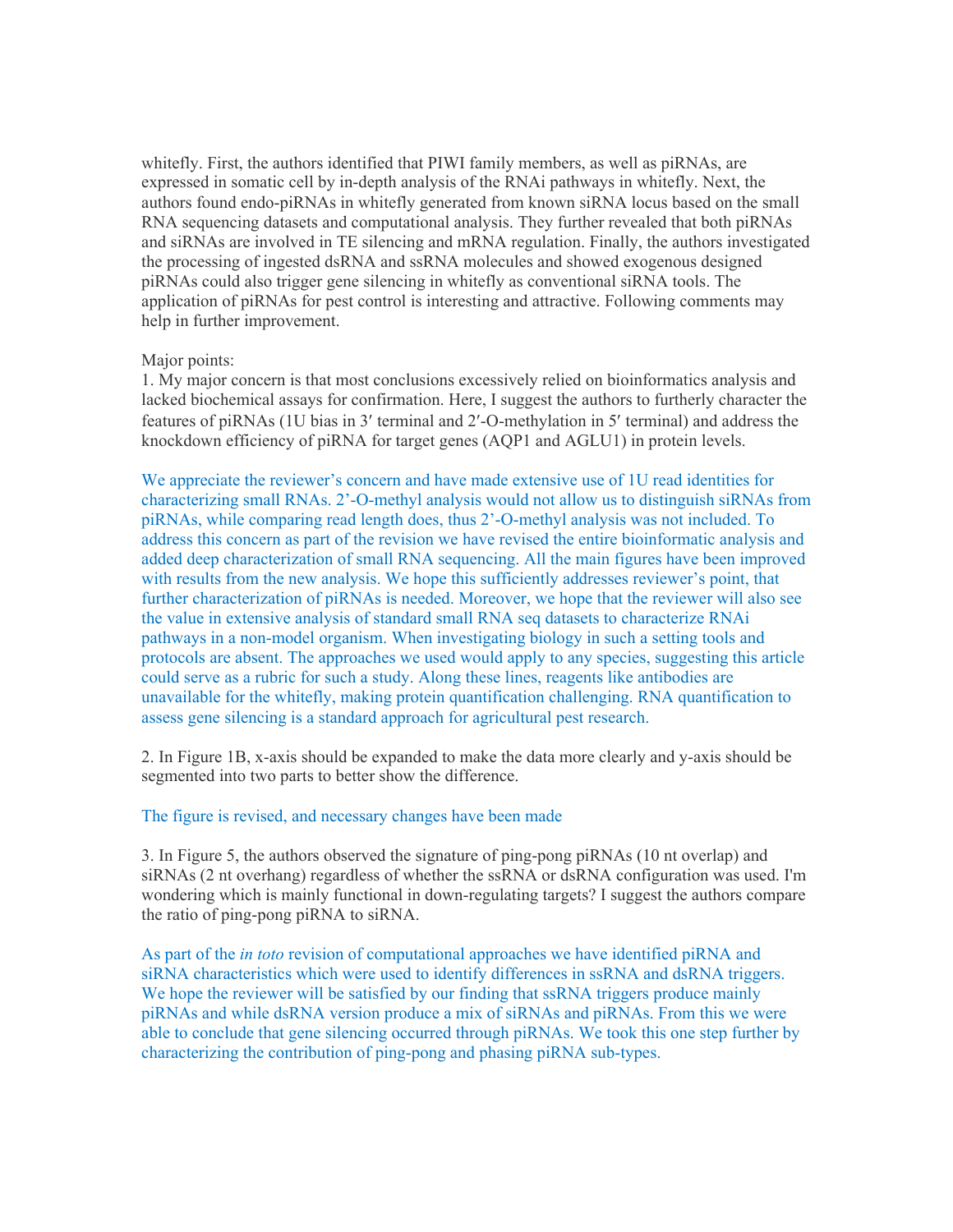#### Minor points:

Page 6, 1st paragraph, "The other mechanism relies on a Piwi protein trafficking to the nucleus where it cleaves designated transcripts that then become substrates for the RNase Zucchini (Zuc)". Based on my knowledge, Piwi in nucleus functions to silence TE at the epigenetic level but not to cleave target transcripts. Piwi-mediated target cleavage should occur in cytoplasm. Moreover, Zucchini is an outer mitochondrial membrane protein and Zucchini-dependent piRNA processing is triggered by the cytoplasmic processing machinery.

We thank the reviewer for noticing this inaccuracy. The introduction has been revised.

#### Reviewer #3 (Comments to the Authors (Required)):

In this study, the authors set out to characterize whitefly small RNA pathways to use these for targeted pest-control actions using fed small RNA precursors.

The authors computationally identify multiple Argonaute proteins and try to classify them into functional groups. Furthermore, they set out to identify miRNA, siRNA and piRNA loci genome-wide. The focused analysis of si and piRNA loci reveals that a large fraction overlaps and that probably the piRNA pathway is also active widespread in somatic cells. In the end, the authors set out to explore the potential use of the somatic piRNA pathway for gene knock-downs as an alternative/addition to the siRNA pathway by feeding RNA precursors. This last part is the most exciting part of the manuscript but unfortunately also the least convincing part of the manuscript. In the study, the authors try to test the effect of feeding either precursors for the siRNA or piRNA pathway and measure the effects on the target mRNAs. Whereas both precursors show the expected effect to varying extent the data presented falls short in providing evidence that the effect when feeding piRNA precursors is indeed mediated via this pathway. The presented experiments cannot rule out that the observed effect is solely triggered by the siRNA pathways. Additional control-experiments would be required to support the claim of the authors that indeed the piRNA pathway contributes to the gene silencing effect when feeding exogenous precursor RNAs.

#### Comments:

• The explanation of piRNA biogenesis modes in Drosophila melanogaster in the introduction is not correct. While it is true that ping-pong is a system of piRNA amplification induced by slicing, there is no evidence that the slicing activity of the protein Piwi is required. It is merely the proteins Aub and AGO3 that are forming the ping-pong pair. These two have the ability of slicing target RNAs depending on complementarity with the loaded piRNA. This generates the 5' end of a new piRNA that will be loaded into one of the PIWI proteins. The 3' end of the new piRNA can be formed by multiple pathways. If the 3' end is generated by the endonuclease Zucchini, this generates a new 5' end in addition that gets predominantly loaded into the protein Piwi with another Zucchini cleavage event generating the 3' of this piRNA and yet again a 5' end. This process can continue for a certain stretch of sequence generating the so called phased piRNAs. This is the pathway in the Drosophila germline. In the somatic follicle cells only phased piRNAs are observable that are generated by a similar phasing process. In this case the initiating event is unknown due to the absence of slicing Argonaute proteins. There is no evidence for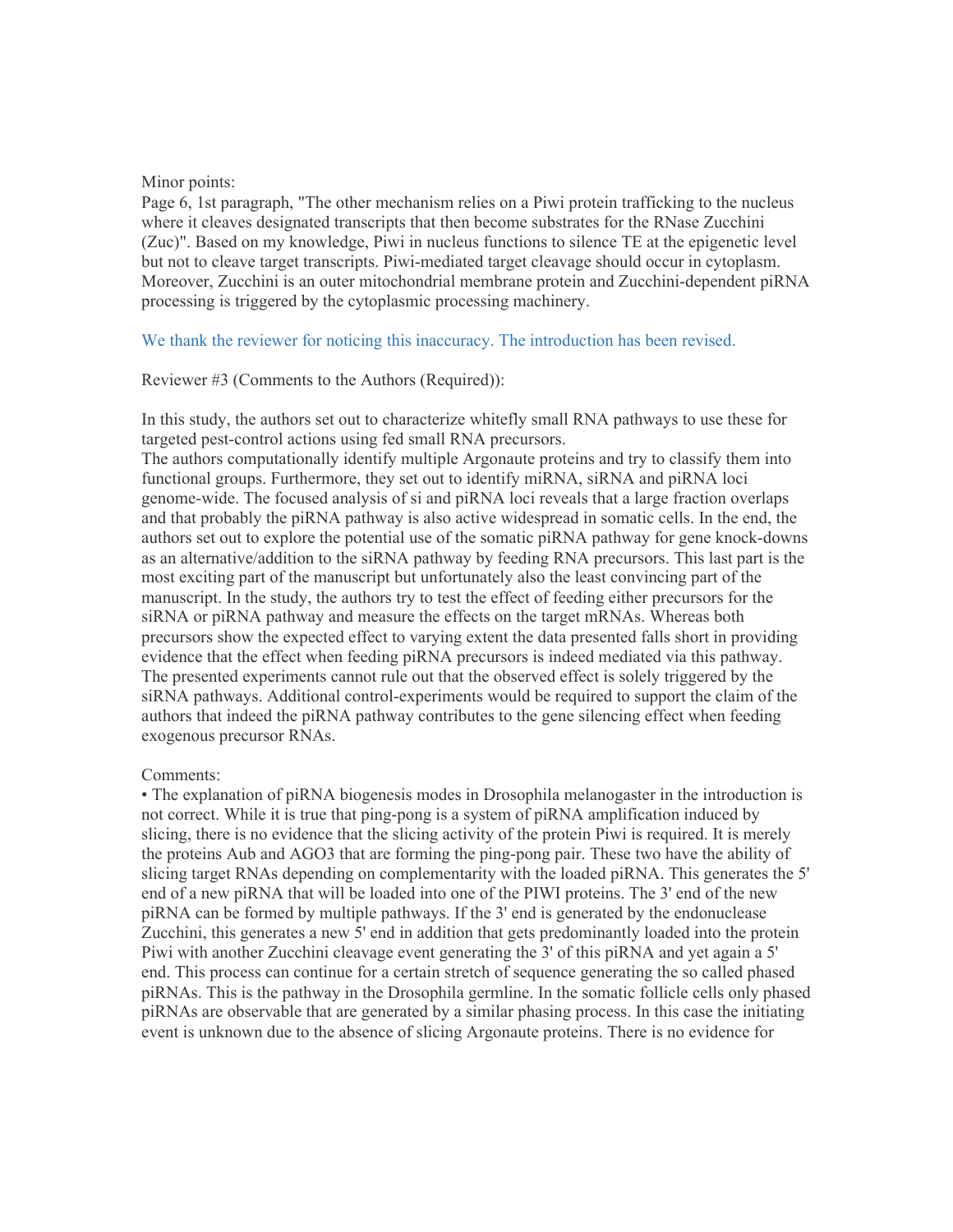target cleavage and therefore precursor definition by the protein Piwi in the cytoplasm or the nucleus.

We thank the reviewer for noticing this inaccuracy. The introduction has been revised.

• Along similar lines, the presence of Zuc and Armitage alone cannot predict the presence of a phasing piRNA pathway. For example, the silkworm Bombyx mori only shows ping-pong activity and no phased piRNA production, yet Zucchini and Armitage are not only present but also required for faithful piRNA production. To solidify the results on ping-pong and phased piRNA production pathways additional analyses would be ideal. For example:

o Do piRNAs (or all small RNAs) in whitefly show a 1 U pattern?

In the revision we have revised the computational approaches. A major difference is the inclusion of assessing phasing through calculating proximity of trailing 1U reads. Using this method, we see phasing piRNAs are widespread in whitefly. This is seen in other Hemipterans as phasing piRNAs are also present in Aphids (ref: Gainetdinov, et al., (2018))



o For the identification of phased piRNAs an analysis studying the coupling of piRNA 3' and 5' ends can be performed.

This has been included throughout the manuscript.

• The classification of Argonaute proteins and initial sRNA characterization seems solid and provides a good first insight into the small RNA biology to be expected in this organism.

• The identification and classification of si and piRNA loci is interesting. One point that is lacking in my opinion is the incorporation of ping-pong sources. At this stage of the manuscript only single-stranded phased piRNA producing source loci are reported. In contrast later on when endogenous fed precursor generated small RNAs are analyzed only ping-pong piRNAs are considered. It would be good to consider both classes of piRNAs in both stages of the manuscript.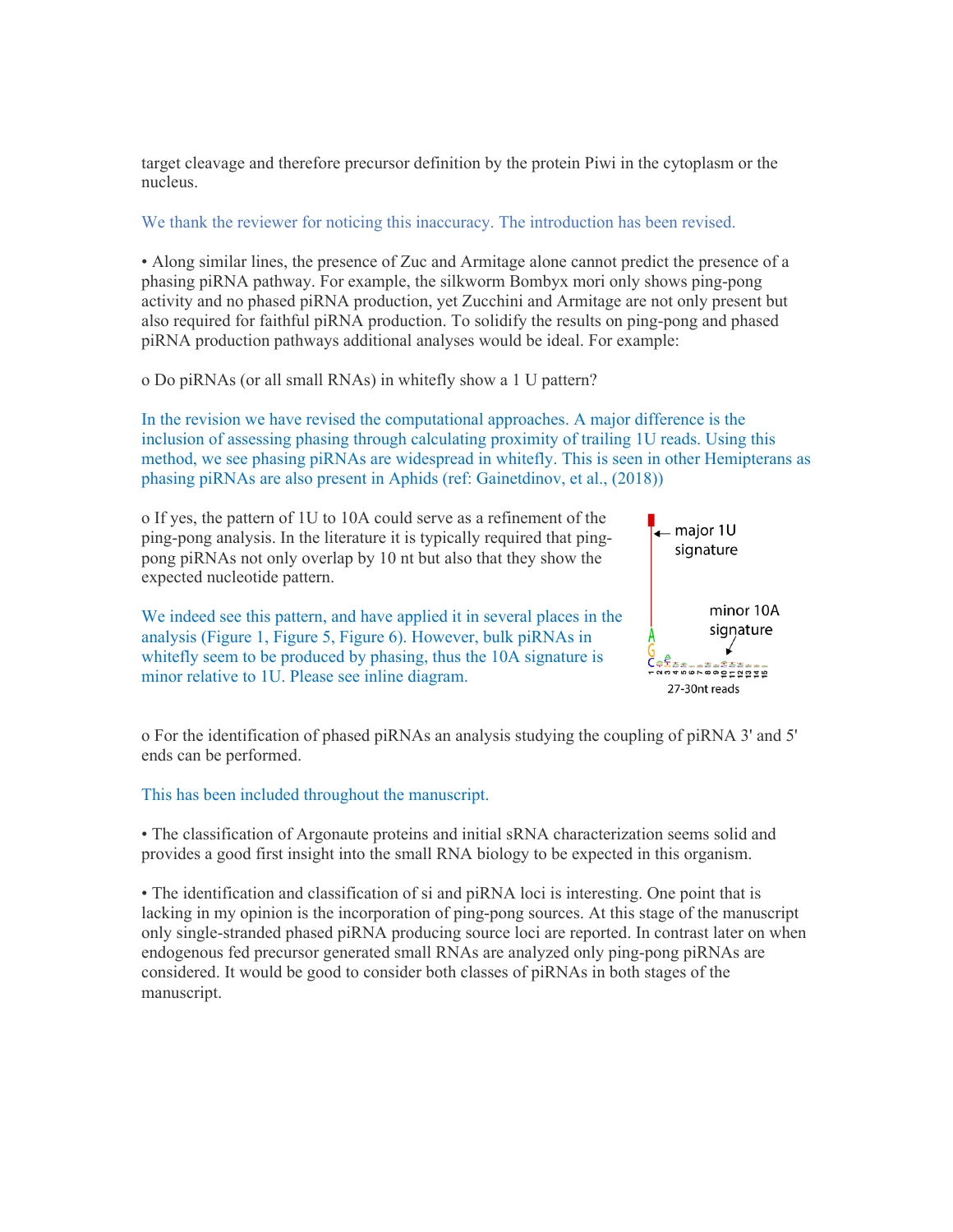In Figure 2, we analyze all loci rather than a subset. Phasing analysis is a major feature of this. We hope the reviewer will particularly be satisfied by how we considered both modes of piRNA biogenesis when evaluating small RNA production from the piRNA triggers.

• The analysis of fed dsRNAs form a different species does support all the claims the authors raise and serve as a good and controlled entry into the last section of the manuscript. It would be interesting to provide some analyses from this section also for the final experiments. In this section partly degradation of the fed dsRNA precursor was observed. Was such a degradation also observed in the later experiments using ss or dsRNA containing the piRNA inducing sequences? Typically, ssRNA is considered to be more unstable than dsRNA, was something like this observable in the data?

As proposed by the reviewer, degradation is the fate of many fed RNAs. The suggestion was so helpful that it led us to develop computational approaches to isolate functional small RNAs from within a collection of degradation products. Please see revisions to Figure 4, 5 and the new Figure 6.

• While a very interesting approach that could extend the use of small RNA pathways for pestcontrol, the analysis of the experimental gene knockdown with fed RNAs has some shortcomings (see below). At the moment it is very difficult to support all of the claims the author's raised with the presented data. The QPCR data suggests that ssRNAs as precursors for piRNA biogenesis are nearly as potent as fed dsRNA and the authors attribute this effect to the piRNA pathway. But when the authors analyze the produced small RNAs in detail it gets very unclear which class of small RNA elicits these effects.

As part of addressing concerns in the previous comment we developed methods to identify bona fide small RNAs among degradation products. This allowed us to observe that siRNAs are not a major product from ssRNAs, while they are much more plentiful with dsRNA triggers. Now we can positively identify piRNAs as effectors of gene silencing.

o From the methods it is unclear which strand was generated for the ssRNA feeding. As a geneknockdown response was mounted it must have been the sequence complementary to the mRNA

The ssRNA triggers were transcribed to generate RNAs complementary to the targets AQP1 and AGLU1. We did notice that the orientation of the piRNA trigger had been flipped to a quirk of the cloning procedure. However, this allowed us to gain even greater insight into the biogenesis of piRNAs from the triggers and provide rules for effective gene silencing through this approach.

o This could also explain the generation of siRNAs from the single stranded precursor (as also briefly mentioned in the discussion). The precursor could hybridize with the mRNA present in the cells generating a dsRNA that can be used by siRNA machinery. This presence of siRNAs in all experiments makes it quite difficult to evaluate the role of the piRNA pathway in the silencing response.

The revised analysis finds fewer siRNAs and more ping-pong piRNAs, which are likely derived from target mRNAs. This is discussed in the results and discussion sections.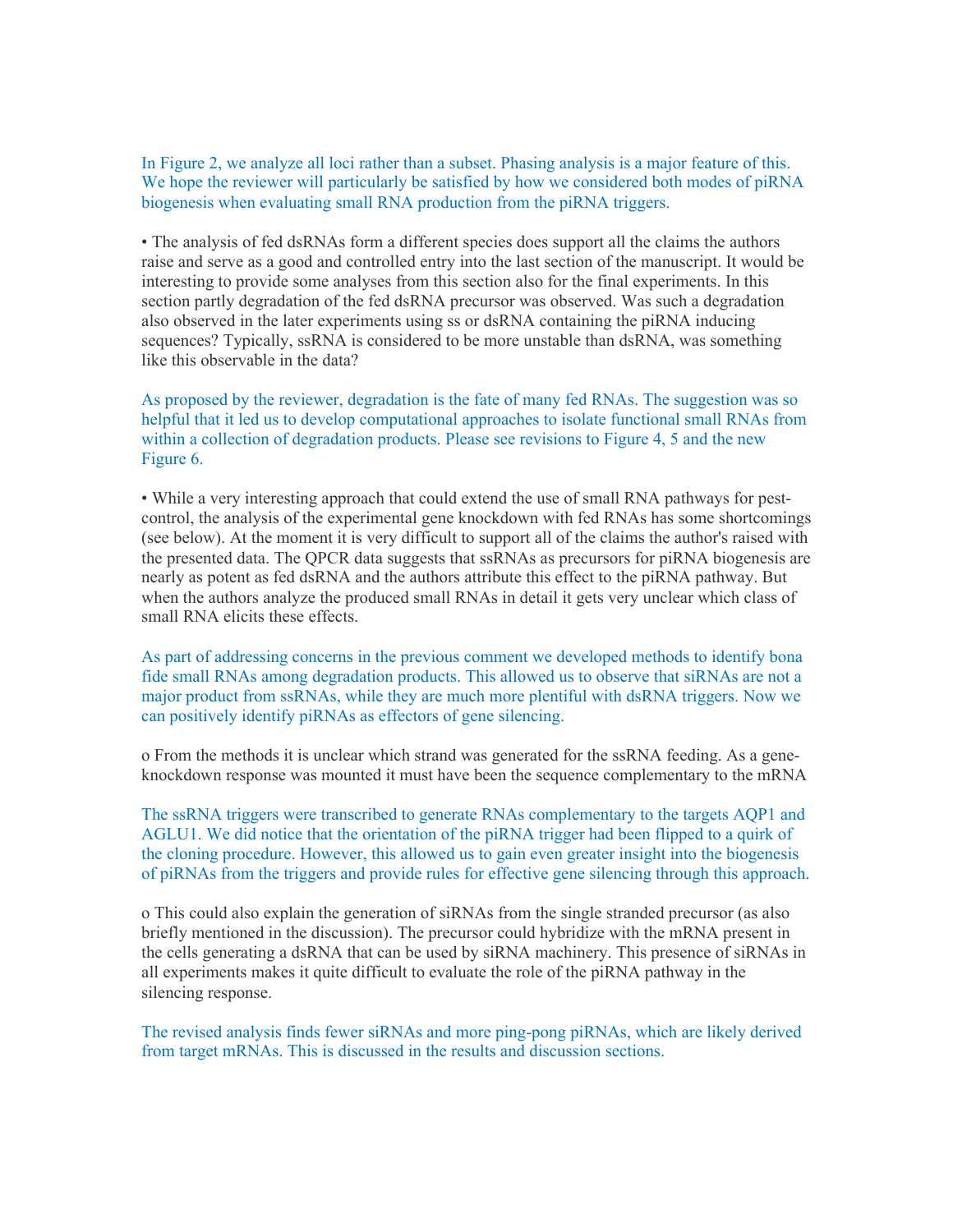o In Fig. 5 E/F/H/I it seems that comparable levels of siRNAs and piRNAs have been observed in both the ssRNA and dsRNA experiments. To evaluate produced small RNAs better it would be helpful to show

- § Size-profiles would be very helpful in the evaluation of the small RNA results.
- § All small RNAs and not only small RNAs with dicer or ping-pong signature

§ Are Y-axises in these graphs the same? From the plots in G and J it seems that the dualstranded precursor generates more small RNAs, yet the graps in E/F/H/I do not show this difference

Figure 5 is completely revised, and now there is a Figure 6. Size profiles are included. Read quantifications are included in all plots of read density.

o To fully understand the small RNAs responsible for the observed gene knock-down effect additional controls would be required:

§ Clean dsRNA containing the piRNA trigger sequences (the T7 dual-sided transcription probably does not produce clean dsRNA. Is it possible that this is the reason why you observe piRNA production from these dsRNA precursors?)

The whitefly gut is inhospitable to RNA, as it evident from the degradation fragments we observe. It is likely that even a clean dsRNA would be unwound in this environment

§ ssRNA with mRNA target sequence in sense orientation towards the mRNA (no siRNA production should occur by simple hybridization)

We address this concern regarding the recovery of apparent siRNAs from the single stranded precursor. By using a refined analysis, we have found siRNAs to be a minor population in single stranded triggers. Our prior analysis incorrectly included degradation fragments in estimates of siRNA abundance. We hope the reviewer will find the dissection of siRNA, and piRNA types in Figure 6 satisfying

- § ssRNA without any piRNA arms. In this case no piRNAs should be produced
- do you still get siRNAs?
- Are you still able to observe a gene knock-down effect?

Here again, the reviewer is asking us to explore the apparent siRNAs that we reported from single-stranded triggers. The new analysis resolves this by demonstrating siRNAs are not a major product, as was initially presented, for the single stranded trigger

§ Did you consider using a locus producing phased piRNAs for your piRNA constructs?

The more detailed analysis we provide indicate that the loci used to trigger piRNAs have a phasing signature. We hope the reviewer will find the behaviors we identify for triggers in different orientations represent a significant advance.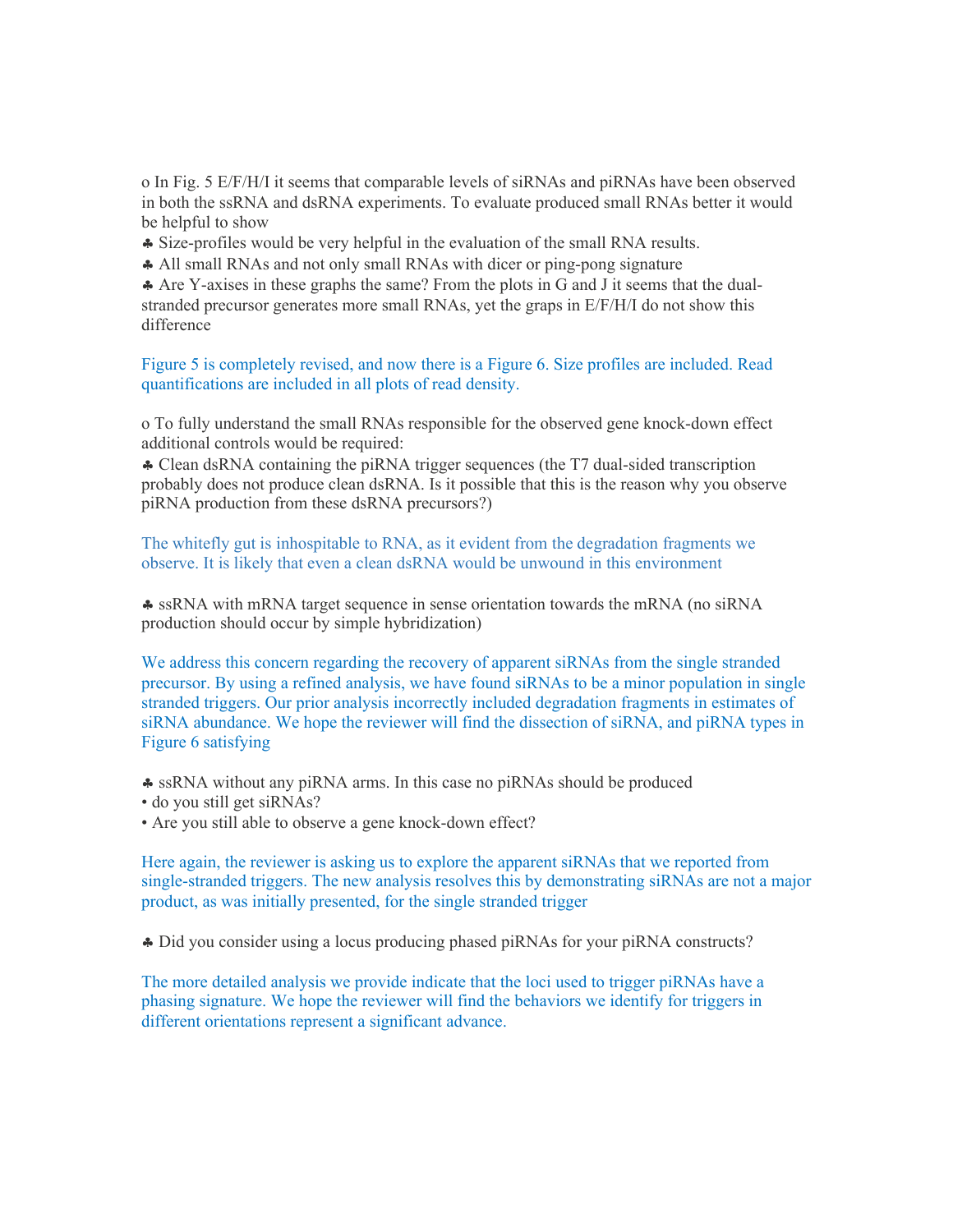July 22, 2020

RE: Life Science Alliance Manuscript #LSA-2020-00731-TR

Dr. Alex Flynt USM 514 JST 100 charles ln dr Hattiesburg 39406

Dear Dr. Flynt,

Thank you for submitting your revised manuscript entitled "Exploiting somatic piRNAs in Bemisia tabaci enables a novel gene silencing through RNA feeding". Your manuscript was re-reviewed by the original referees, and their reports are attached below. We would be happy to publish your paper in Life Science Alliance pending final revisions necessary to meet our formatting guidelines.

-Please consider the remaining point of referee #3 regarding Figure 6 and adjust the representation related discussion accordingly

-please add the author contributions and conflict of interest statement to the main manuscript text

- -please upload the main and supplementary figures as single files
- -please add your figure legends as a separate section in the main manuscript text
- -please add a figure legend for Fig. S3
- -please upload tables as editable doc or excel files
- -please upload your manuscript as an editable doc file
- -please list 10 authors et al. in your references

If you are planning a press release on your work, please inform us immediately to allow informing our production team and scheduling a release date.

To upload the final version of your manuscript, please log in to your account:

https://lsa.msubmit.net/cgi-bin/main.plex

You will be guided to complete the submission of your revised manuscript and to fill in all necessary information. Please get in touch in case you do not know or remember your login name.

To avoid unnecessary delays in the acceptance and publication of your paper, please read the following information carefully.

A. FINAL FILES:

These items are required for acceptance.

-- An editable version of the final text (.DOC or .DOCX) is needed for copyediting (no PDFs).

-- High-resolution figure, supplementary figure and video files uploaded as individual files: See our detailed guidelines for preparing your production-ready images, http://www.life-sciencealliance.org/authors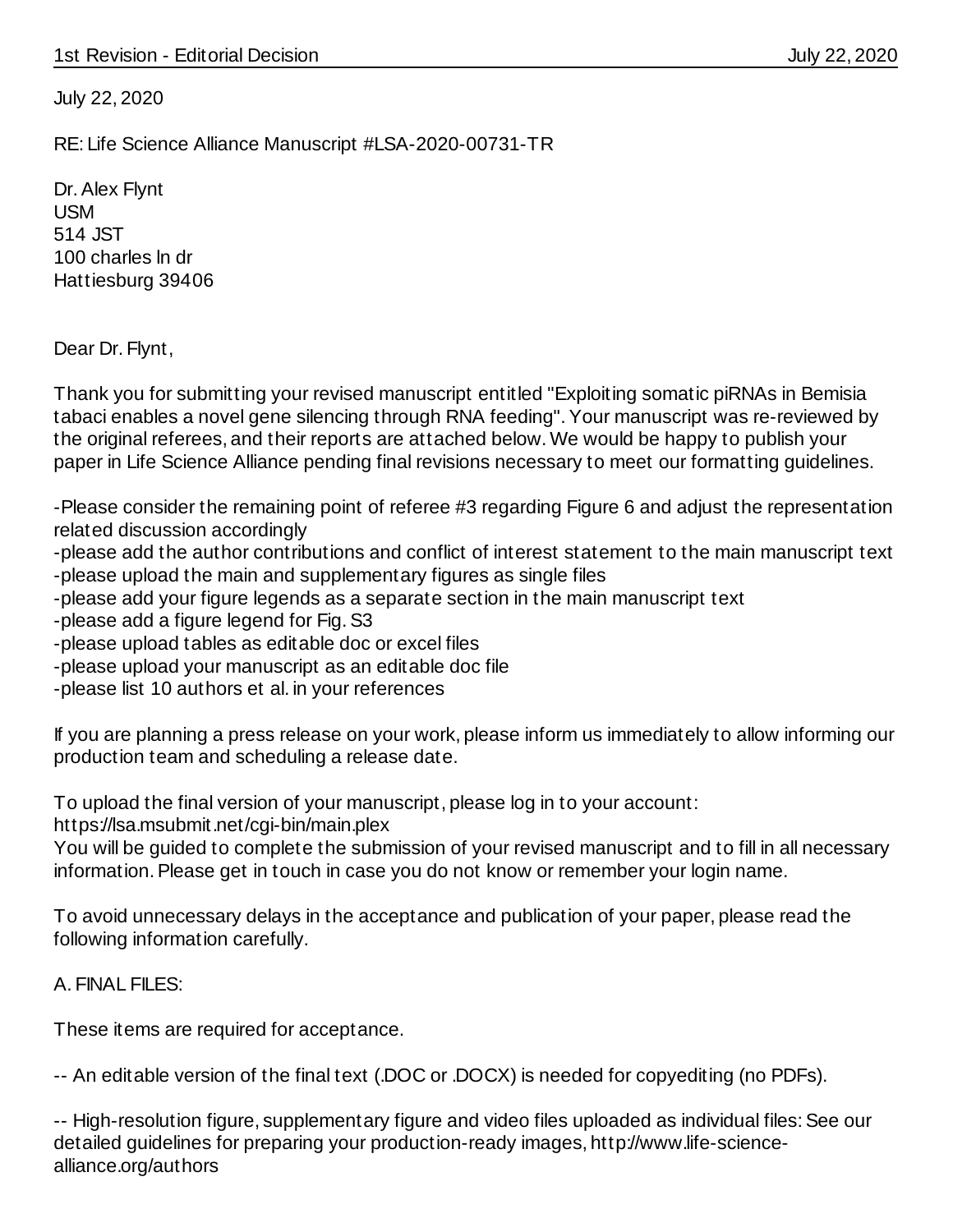-- Summary blurb (enter in submission system): A short text summarizing in a single sentence the study (max. 200 characters including spaces). This text is used in conjunction with the titles of papers, hence should be informative and complementary to the title. It should describe the context and significance of the findings for a general readership; it should be written in the present tense and refer to the work in the third person. Author names should not be mentioned.

B. MANUSCRIPT ORGANIZATION AND FORMATTING:

Full guidelines are available on our Instructions for Authors page, http://www.life-sciencealliance.org/authors

We encourage our authors to provide original source data, particularly uncropped/-processed electrophoretic blots and spreadsheets for the main figures of the manuscript. If you would like to add source data, we would welcome one PDF/Excel-file per figure for this information. These files will be linked online as supplementary "Source Data" files.

\*\*Submission of a paper that does not conform to Life Science Alliance guidelines will delay the acceptance of your manuscript.\*\*

\*\*It is Life Science Alliance policy that if requested, original data images must be made available to the editors. Failure to provide original images upon request will result in unavoidable delays in publication. Please ensure that you have access to all original data images prior to final submission.\*\*

\*\*The license to publish form must be signed before your manuscript can be sent to production. A link to the electronic license to publish form will be sent to the corresponding author only. Please take a moment to check your funder requirements.\*\*

\*\*Reviews, decision letters, and point-by-point responses associated with peer-review at Life Science Alliance will be published online, alongside the manuscript. If you do want to opt out of having the reviewer reports and your point-by-point responses displayed, please let us know immediately.\*\*

Thank you for your attention to these final processing requirements. Please revise and format the manuscript and upload materials within 7 days.

Thank you for this interesting contribution, we look forward to publishing your paper in Life Science Alliance.

Sincerely,

Reilly Lorenz Editorial Office Life Science Alliance Meyerhofstr. 1 69117 Heidelberg, Germany t +49 6221 8891 414 e contact@life-science-alliance.org www.life-science-alliance.org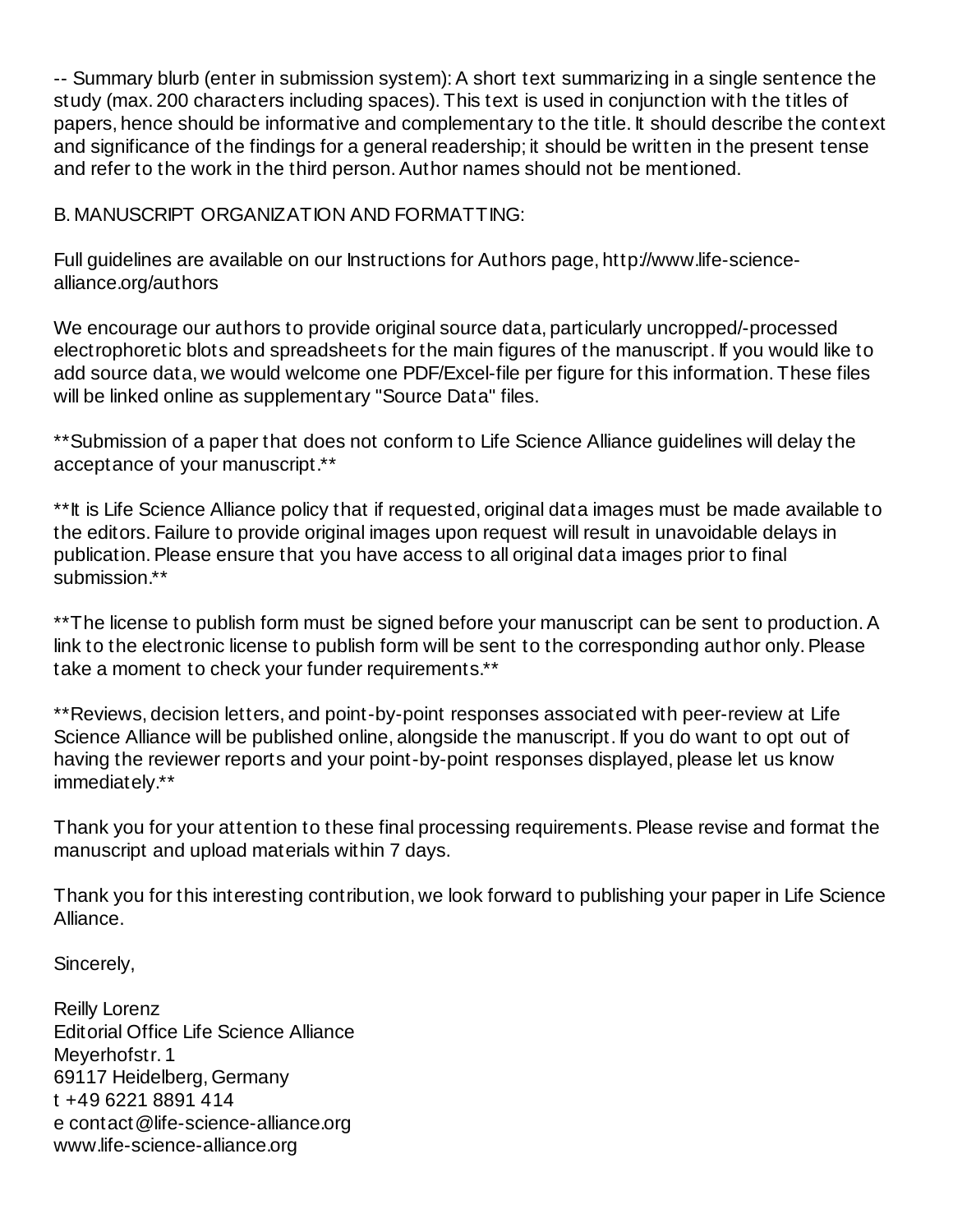------------------------------------------------------------------------------

Reviewer #2 (Comments to the Authors (Required)):

In the revised version, my major concerns about the features of piRNAs have been fully addressed. I have no further request for modifications.

Reviewer #3 (Comments to the Authors (Required)):

In this study, the authors set out to characterize whitefly small RNA pathways to use these for targeted pest-control actions using fed small RNA precursors. The authors computationally identify multiple Argonaute proteins and try to classify them into functional groups. Furthermore, they set out to identify miRNA, siRNA and piRNA loci genome-wide. The focused analysis of si and piRNA loci reveals that a large fraction overlaps and that probably the piRNA pathway is also active widespread in somatic cells. In the end, the authors set out to explore the potential use of the somatic piRNA pathway for gene knock-downs as an alternative/addition to the siRNA pathway by feeding RNA precursors.

Overall the manuscript improved to quite some extent. The text is still very long and written not to the point but this can be solved by careful rephrasing.

It seems that the reviewer suggestions have been incorporated carefully into the manuscript which makes the analysis more robust. There are quite some new and improved comnputational analyses that support the claims. Especially adding analyses for 1U and more details ping-pong and siRNA identifications make the data clearer. The weak point is still the ending of the manuscript. Unfortunately the new figure 6 is over-complicated and the discussion lacks alternative explanations of the data in addition to the very strong claim the authors make.

Additional Comments:

Figure #6 is very complicated and difficult to understand. Also, the discussion in the results section is still quite complicated and very strong for the data underlying these claims. What do you mean with internal initiation? In Fig6 you can observe ping-pong piRNAs right from the beginning of piRB6 arm. Also, you do not take into account slicing events that do not form a pair. Potentially you have abundant slicing of piRB6 by an argonaute protein (or cleavage by other means) that induce the phased piRNA production. This could be similar to the Drosophila somatic follicle cells where only phased piRNAs exist and they are initiated without any slicing event of an Argonaute protein.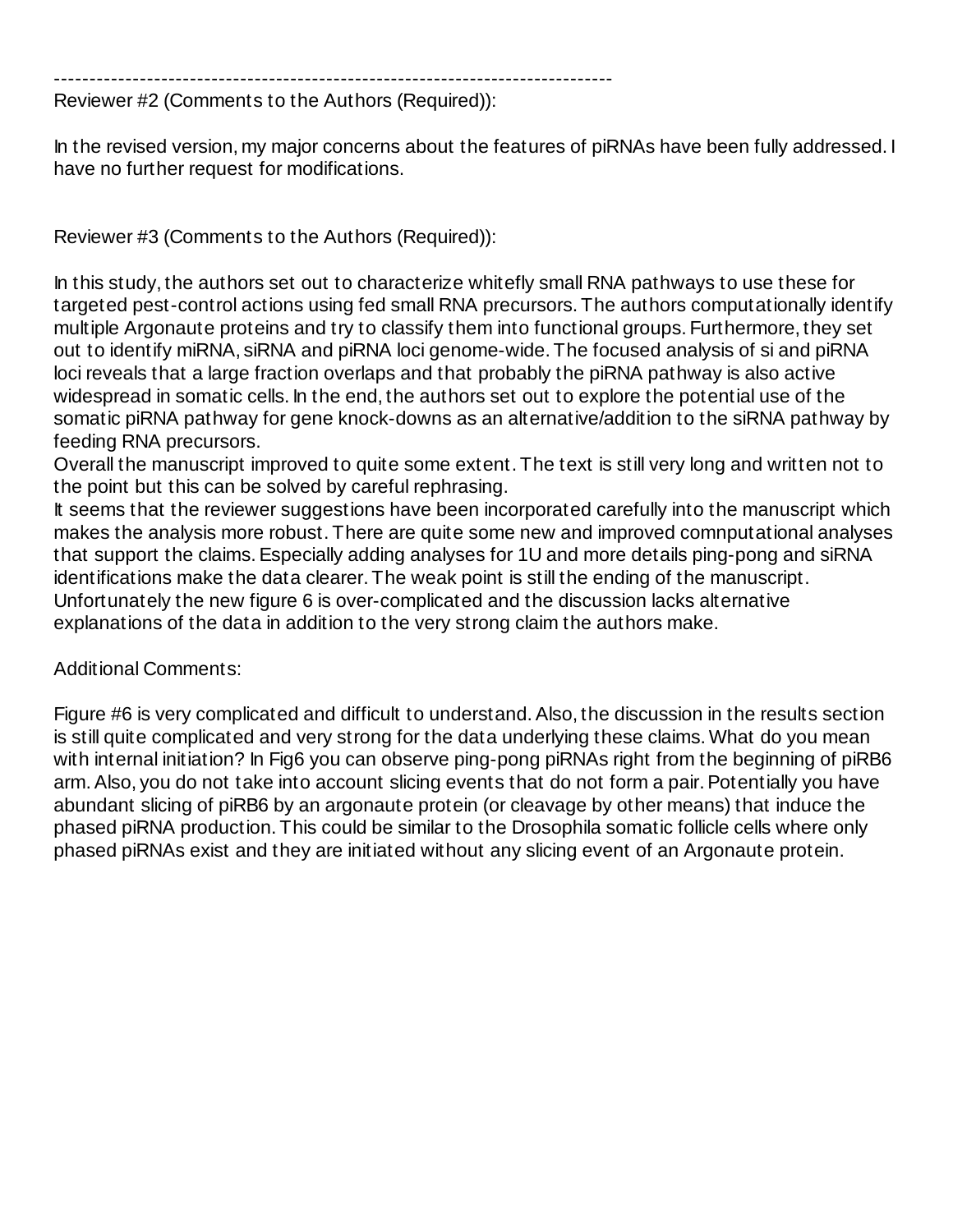July 29, 2020

RE: Life Science Alliance Manuscript #LSA-2020-00731-TRR

Dr. Alex Flynt USM 514 JST 100 charles ln dr Hattiesburg 39406

Dear Dr. Flynt,

Thank you for submitting your Research Article entitled "Exploiting somatic piRNAs in Bemisia tabaci enables a novel gene silencing through RNA feeding". It is a pleasure to let you know that your manuscript is now accepted for publication in Life Science Alliance. Congratulations on this interesting work.

The final published version of your manuscript will be deposited by us to PubMed Central upon online publication.

Your manuscript will now progress through copyediting and proofing. It is journal policy that authors provide original data upon request.

Reviews, decision letters, and point-by-point responses associated with peer-review at Life Science Alliance will be published online, alongside the manuscript. If you do want to opt out of having the reviewer reports and your point-by-point responses displayed, please let us know immediately.

\*\*\*IMPORTANT: If you will be unreachable at any time, please provide us with the email address of an alternate author. Failure to respond to routine queries may lead to unavoidable delays in publication.\*\*\*

Scheduling details will be available from our production department. You will receive proofs shortly before the publication date. Only essential corrections can be made at the proof stage so if there are any minor final changes you wish to make to the manuscript, please let the journal office know now.

#### DISTRIBUTION OF MATERIALS:

Authors are required to distribute freely any materials used in experiments published in Life Science Alliance. Authors are encouraged to deposit materials used in their studies to the appropriate repositories for distribution to researchers.

You can contact the journal office with any questions, contact@life-science-alliance.org

Again, congratulations on a very nice paper. I hope you found the review process to be constructive and are pleased with how the manuscript was handled editorially. We look forward to future exciting submissions from your lab.